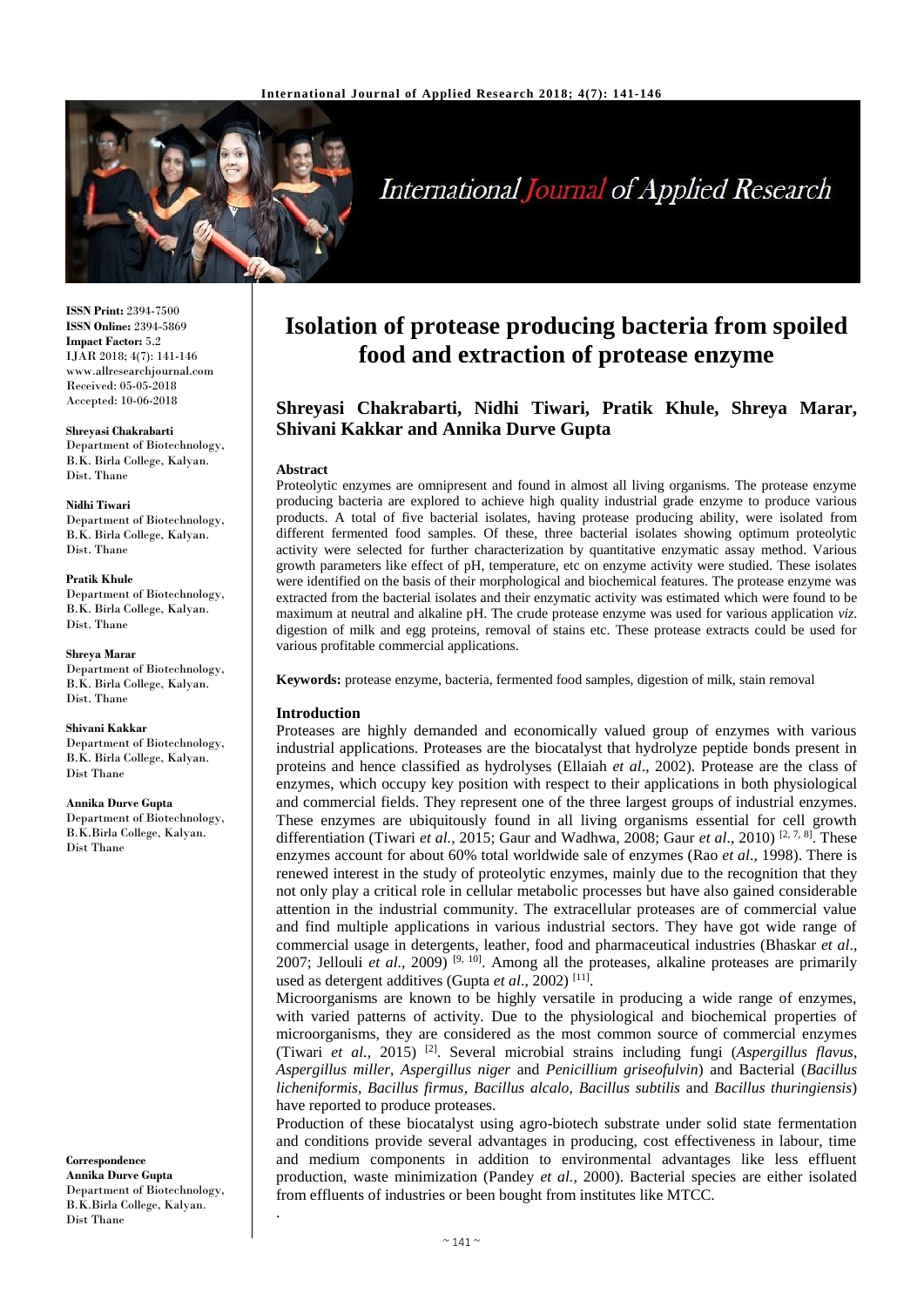Protease production conditions are optimized and highest protease producing environments with optimized nutrient sources, pH and temperature were determined to get maximum protease from each bacterium.

In the present study, highest alkaline and neutral producing strains were isolated from various and identified. Further the proteases were extracted and tested for various commercial applications.

## **Materials and Methods**

## **Test chemicals**

The media for bacterial growth was obtained from Himedia, India. The chemical solutions for were prepared in distilled water. Milk powder (Everyday) was obtained from the local market.

## **Sample Collection**

The sample sources for isolation of the protease producing bacteria - spoiled foods (Bread, Curd) condiments (Pickles) and preserved foods (Ketchup, Mayonnaise) - were obtained from household kitchen in Kalyan.

## **Screening of protease producing microbes**

The samples were streaked on skimmed milk agar medium (5% milk powder and 3% agar) and incubated at 37°C for 72hrs (Tiwari *et.al,* 2015) [2]. Proteolytic activity *i.e*. the hydrolysis of casein, is seen by a zone of clearance around the colony.

The isolates were subjected to morphological, cultural and biochemical studies. Standard Biochemical tests included Indole, Methyl red, Voges Proskauer and Citrate Test, TSI slant, Nitrate Reductase, Urease and 1% sugar solutions of Sucrose, Glucose, Lactose, Xylose, maltose and Mannitol with Andrade's indicator. The bacterial isolates were studied for the effect of temperature, pH and osmotic pressure on their growth.

## **Inoculum preparation for enzymatic assay**

A loopful culture of bacterial isolates was inoculated into 10ml of Luria Bertani Broth medium till a culture density  $(OD<sub>600</sub>)$  of 0.8 was obtained. These 24 hrs old culture suspensions were inoculated in 200ml of Production medium (Glucose-0.20gm, Peptone-0.30gm, MgSO4-0.5gm,  $KH_2PO_4-0.2gm$ , FeSO<sub>4</sub>-0.004gm, Distilled water-200ml) (Yasser Hussein, 2015) [4] . The flasks were incubated at 37°C for 72 hrs. It was further centrifuged at 10,000 rpm for 10 minutes. The supernatant (crude enzyme) was used for further protease assay.

### **Purification of crude enzyme by Ammonium Sulphate precipitation**

The crude enzyme extract was purified by ammonium sulfate precipitation. The supernatant obtained after the centrifugation was collected in a flask and finely powdered ammonium sulphate (20-80%) was added slowly to the clear supernatant with constant stirring. The solution was centrifuged at 10000 rpm for 10 min and the supernatant and pellet was collected. The pellet was dissolved in phosphate buffer (pH 7.2). This was used as sample for protease and protein estimations using Lowry method (Lowry *et al*., 1951).

## **Protein Determination**

The total protein content of the crude extract and the purified sample was determined by Folin-Lowry method. The protein concentration was determined based on the standard curve obtained with bovine serum albumin (1.0 mg/ml) as standard at 660 nm (Lowry *et al*., 1951).

## **Protease enzyme assay**

Protease activity was determined by Anson method (Yasser Hussein, 2015)<sup>[4]</sup>. The casein solution (0.65% casein) was incubated with crude enzyme in alkaline phosphate buffer (pH 10) at 37°C for 10min. The reaction was stopped by adding 110 mM TCA. An enzyme blank was prepared. After incubation at room temperature for 30min both test and blank solutions were centrifuged at 10,000rpm for 10min. 0.4 ml of supernatant, 1.0ml 50mM  $Na<sub>2</sub>CO<sub>3</sub>$  and 0.5ml Folin-Ciocalteau's reagent was incubated at room temperature for 30 min and the absorbance was measured at 660nm.

## **Protease activity**

The protease enzyme activity of the bacterial isolates was determined with the moles of tyrosine released. One unit (U) of proteolytic enzyme activity was defined as the amount of enzyme that liberated 1 µg tyrosine per ml per minute from casein under specified assay conditions. Enzyme units were measured using slope obtained from tyrosine as standard (Sharma *et al.,* 2015) [5] .

|  | Enzyme activity (U/ml) = $\frac{\mu \text{ mol}}{\text{Volume of enzyme taken}}$ * Incubation time https://www. |  |
|--|-----------------------------------------------------------------------------------------------------------------|--|

## **Applications**

#### **Digestion of natural proteins**

Milk samples (5 ml) were taken in sterile test tubes and were treated with the extracted crude enzymes individually. The tubes were incubated at 37°C for 24 hrs. The tubes were checked for milk clotting after 24 hrs.

Egg whites were taken in sterile test tubes and were treated with the extracted crude enzymes. The tubes were incubated at 37°C for 24- 48 hrs. The tubes were checked for coagulation after 24-48 hrs.

## **Removal of Stains**

Pieces of cotton fabric were stained with blood, saffranin dye and turmeric paste. Each cotton fabric was soaked with the combination of detergent and crude enzyme extract at room temperature for few hours. After incubation, the cotton fabrics were rinsed with water and air dried. The same procedure was done with control stained cotton fabric piece which was soaked only with sample detergent.

## **Results and Discussion**

Five morphologically distinguished bacterial isolates were isolated on Skimmed milk agar plate. A zone of proteolysis was seen surrounding the bacterial colony. Out of five isolates, three bacterial isolates showed proteolytic activities at both alkaline and neutral pH (Figure 1).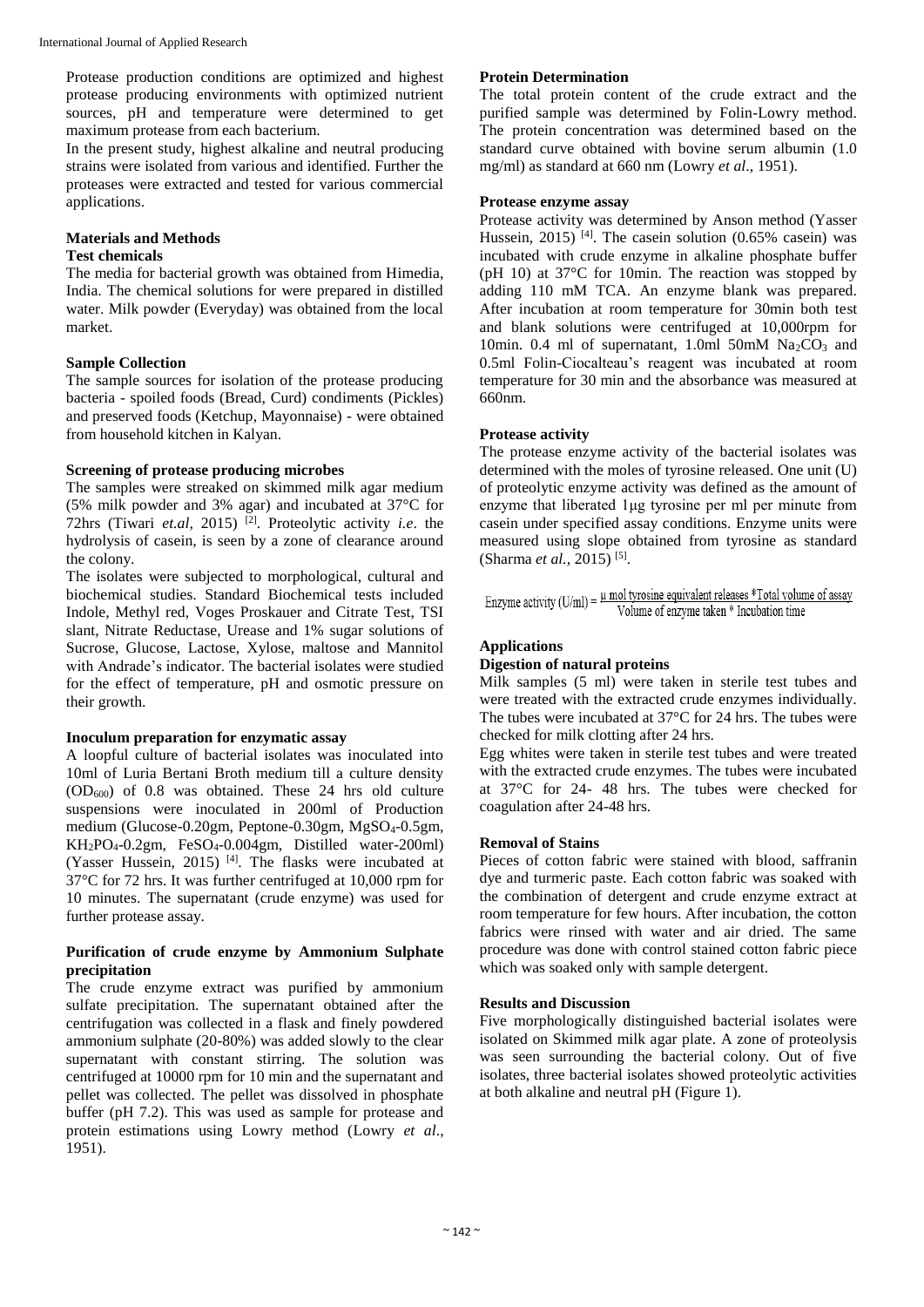

**Fig 1:** Bacterial isolates showing zone of proteolysis around the colony on Skimmed milk agar plate

### **Identification of the bacterial isolates**

Colony characters of the organisms were recorded by

observing the colonies grown on sterile Nutrient agar plates. Gram staining (Gram, 1884) was carried out to determine the Gram nature of the organisms. Morphological, cultural and biochemical studies of the bacterial isolates were carried out. The colony characters of the bacterial isolates were studied on the basis of size, shape, colour, margin, opacity, elevation, consistence and motility. Identification of Bacteria on the basis of morphological characteristics is not reliable for all groups of organisms, including bacteria which possess limited morphological differentiation (Entis  $et \ al.,$  2001) <sup>[14]</sup> and can be relied on the basis of biochemical tests and assimilation assays (Reva *et al.,* 2001) [15]. Biochemical tests were performed to identify the organisms (Harley and Prescott, 2002)  $^{[13]}$ . The results obtained were compared using Bergey's Manual of Systematic Bacteriology (Volume I and II) (Table 1). The isolates obtained may belong to the *Bacillus* sp, *Acinetobacter* sp. and *Gluconobacter* sp.

**Table 1:** Biochemical Test for bacterial identification

| <b>Biochemical tests</b> | <b>PS</b>                | <b>KS</b>                  | <b>BS</b>                |
|--------------------------|--------------------------|----------------------------|--------------------------|
| Indole test              |                          | ۰                          |                          |
| Methyl red test          | $^{+}$                   | $^{+}$                     | $^{+}$                   |
| Voges proskauer test     |                          | ۰                          |                          |
| Citrate test             |                          | ٠                          | $+$                      |
| Triple sugar iron test   |                          |                            |                          |
| Slant                    | pink                     | yellow                     | pink                     |
| Butt                     | pink                     | pink                       | pink                     |
| H <sub>2</sub> S         | $\overline{\phantom{a}}$ | $\overline{\phantom{a}}$   | $\overline{\phantom{a}}$ |
| Gas                      | $\overline{\phantom{a}}$ | $\overline{\phantom{a}}$   | $\overline{\phantom{0}}$ |
| Sugar fermentation test  |                          |                            |                          |
| Glucose                  | A                        | $\mathbf{A}$               | A                        |
| Lactose                  | A                        | A                          | A                        |
| Maltose                  | A                        |                            | A                        |
| Sucrose                  |                          | A                          | A                        |
| Mannitol                 | $\mathbf{A}$             | $\overline{A}$             | A                        |
| Oxidase                  | $^{+}$                   | $^{+}$                     | $+$                      |
| Catalase                 | $^{+}$                   | $^{+}$                     | $^{+}$                   |
|                          | Gram negative rods       | Gram negative coccobacilli | Gram negative rods       |

Das and Prasad (2010) studied the isolation, purification and mass production of protease enzyme from *Bacillus subtilis*. They isolated the dominant protease producing strains by using the skim milk agar.

## **Effects of pH**

The pH of the culture medium strongly affects many enzymatic processes and transport of compounds across the cell membrane. Investigation on the proteolytic activity for high enzyme production in the strains grown in acidic, neutral and alkaline medium revealed that highest enzyme activity was found in bacterial isolates grown in alkaline medium. pH of the culture medium is important for cell growth (Li *et al.*, 2001; Singh and Das, 2011) <sup>[2]</sup>, perhaps relating to its influences on nutrient solubility and uptake, enzymatic activity, cell membrane morphology, by-product formation and redox reactions (Bajaj *et al.,* 2009). Bacterial isolates were studied at different pH 4.0, 7.0 and 10.0.The bacterial isolates showed maximum growth at alkaline pH - 10, less growth at neutral pH and no growth at acidic pH.

## **Effects of Temperature**

As the temperature increases, so does the rate of reaction. But very high temperature denatures enzymes. The bacterial isolates were inoculated in skim milk agar plates and incubated at different temperature. After 24 hrs of incubation the isolates showed maximum growth at a range of 28 to 37°C while it showed minimum growth at 4°C and no growth at 60°C.

## **Growth Curve**

It is very essential to detect the optimum incubation time at which an organism exhibit highest enzyme activity since organisms show considerable variation at different proteolytic zone and hence, it was selected as the best incubation periods (Yossan *et al.,* 2006). The isolated strains were studied for their growth characteristics. They were grown in the presence and absence of casein. These isolates showed exponential growth phase within 24 hrs. Generation time was found to be 301 min of PS, 462 min of KS and 301 min of BS (Figure 2).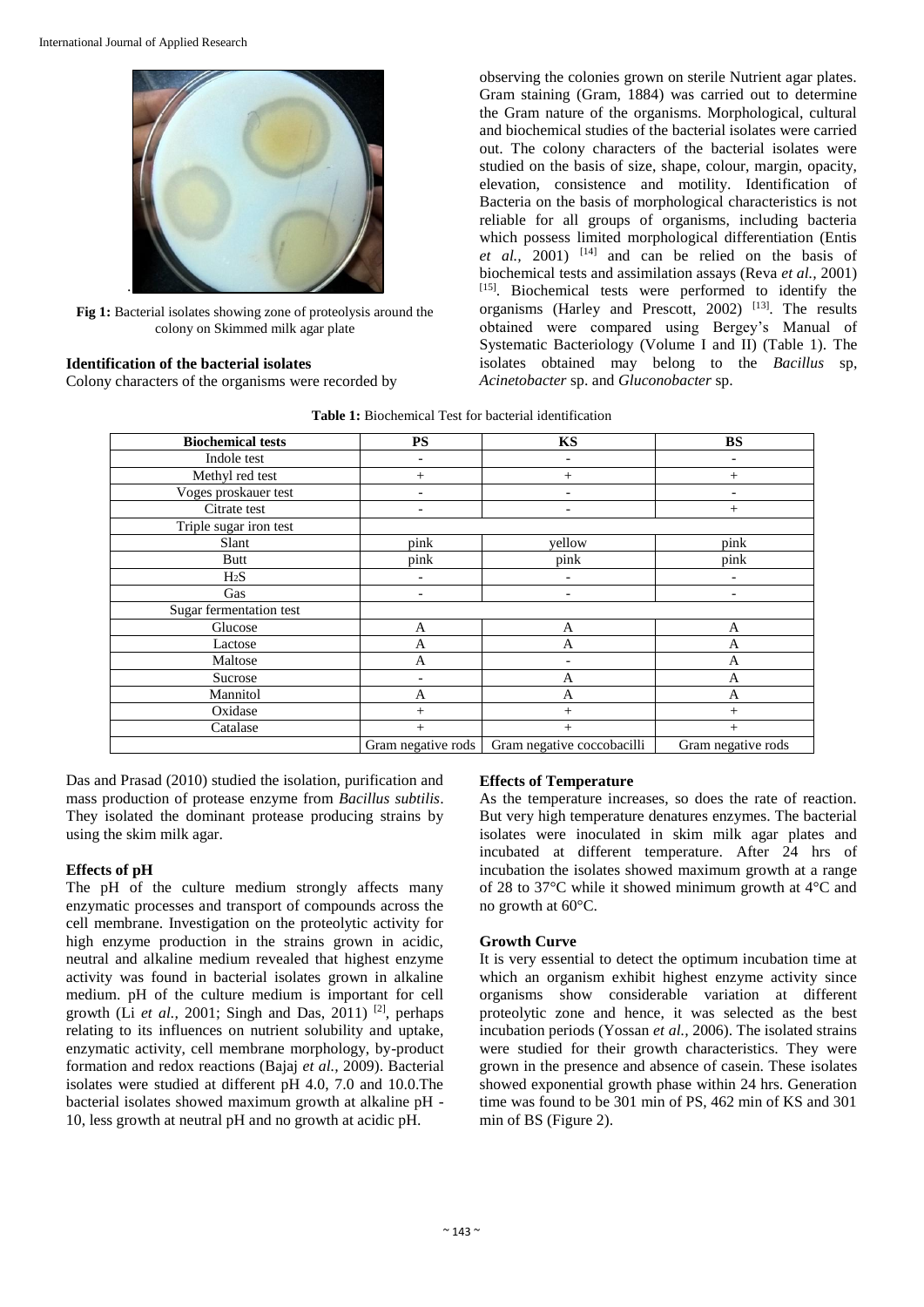

**Fig 2:** Growth curve of the isolated bacterial stains

#### **Protease enzyme concentration and enzyme activity**

The protease enzyme was extracted and the enzyme was purified using Ammonium sulphate precipitation method. Protein concentration of the crude and purified was estimated using Lowry method (Lowry *et al*., 1951). It was observed that the amount of enzyme produced by PS was maximum in compared to other isolates. But the enzyme activity for the enzyme produced by KS was found to be more (28.67 U/mg) (Figure 3; Table: 2)



**Fig 3:** Estimation of protein by Folin-Lowry method

| <b>Sample</b>                    | <b>Total Protein</b><br>(mg) | <b>Total enzyme</b><br>activity (U) | <b>Specific activity</b><br>(U/mg) |  |  |  |  |
|----------------------------------|------------------------------|-------------------------------------|------------------------------------|--|--|--|--|
| Crude                            |                              |                                     |                                    |  |  |  |  |
| ΚS                               | 1.0                          | 0.05                                | 0.05                               |  |  |  |  |
| <b>PS</b>                        | 1.2                          | 0.06                                | 0.05                               |  |  |  |  |
| BS                               | 1.12                         | 0.056                               | 0.05                               |  |  |  |  |
| Ammonium sulphate fraction (70%) |                              |                                     |                                    |  |  |  |  |
| KS                               | 0.3                          | 8.6                                 | 28.67                              |  |  |  |  |
| <b>PS</b>                        | 0.39                         | 10.6                                | 27.18                              |  |  |  |  |
| BS                               | 0.36                         | 10.0                                | 27.78                              |  |  |  |  |

**Table 2:** Enzyme Activity

The protease activity was minimum as reported by Arun Kumar Sharma *et al.*, (2015)<sup>[5]</sup> who reported the enzyme activity of 243 U/mL using casein as a substrate

#### **Applications**

Proteases are well known enzymes for their wide range of application in food industry, detergent industry and pharmaceuticals industry for the preparation of ointments and medicine. They are also widely used in leather industry for dehairing and bating of hides as an alternative for toxic chemicals which in turn hamper the environment. Extreme environments are important sources for isolation of micro organisms for novel industrial enzymes production (Kumar and Takagi, 1999)<sup>[17]</sup>.

#### **Digestion of natural proteins**

Bacteria secrete proteases to hydrolyze the peptide bonds in proteins and therefore break the proteins down into their constituent amino acids (Sims and Wander, 2002) [6]. After 24 hrs of incubation, the milk samples were found to be clotted. All the 3 enzymes samples showed clotting in the milk. Proteases are a highly demanded and valuable group of enzymes with various industrial applications, covering a market share of 60% of the total enzyme market (Gaur and Wadhwa 2008; Gaur *et al.*, 2010)<sup>[7, 8]</sup>. There is a wide and considerable use of protease enzymes in the food industry nowadays, particularly in meat tenderization, milk curdling and wine and beer turbidity clearance.

Milk samples which were treated with the extracted crude enzymes showed the presence of clotting after incubation at 37°C for 24 hrs. Egg whites also showed the presence of coagulation after incubation at 37°C for 24 hrs (Figure 4; figure 5)



**Fig 4:** Effect of protease on clotting of milk



**Fig 5:** Effect of protease on digestion of egg white

#### **Removal of Stains**

Protease enzyme cleaves the blood stains and as a detergent surfactant removes the stain completely from cloth. Washing performance of blood stained cloth was maximum with the detergent and enzyme combination. Blood stains were partially removed in the detergents treated cloth

After using the crude protease enzyme along with the detergent on the stained cloth, it was observed that considerable amount of stain (turmeric paste, blood stain, safranin stain) was removed (figure 6).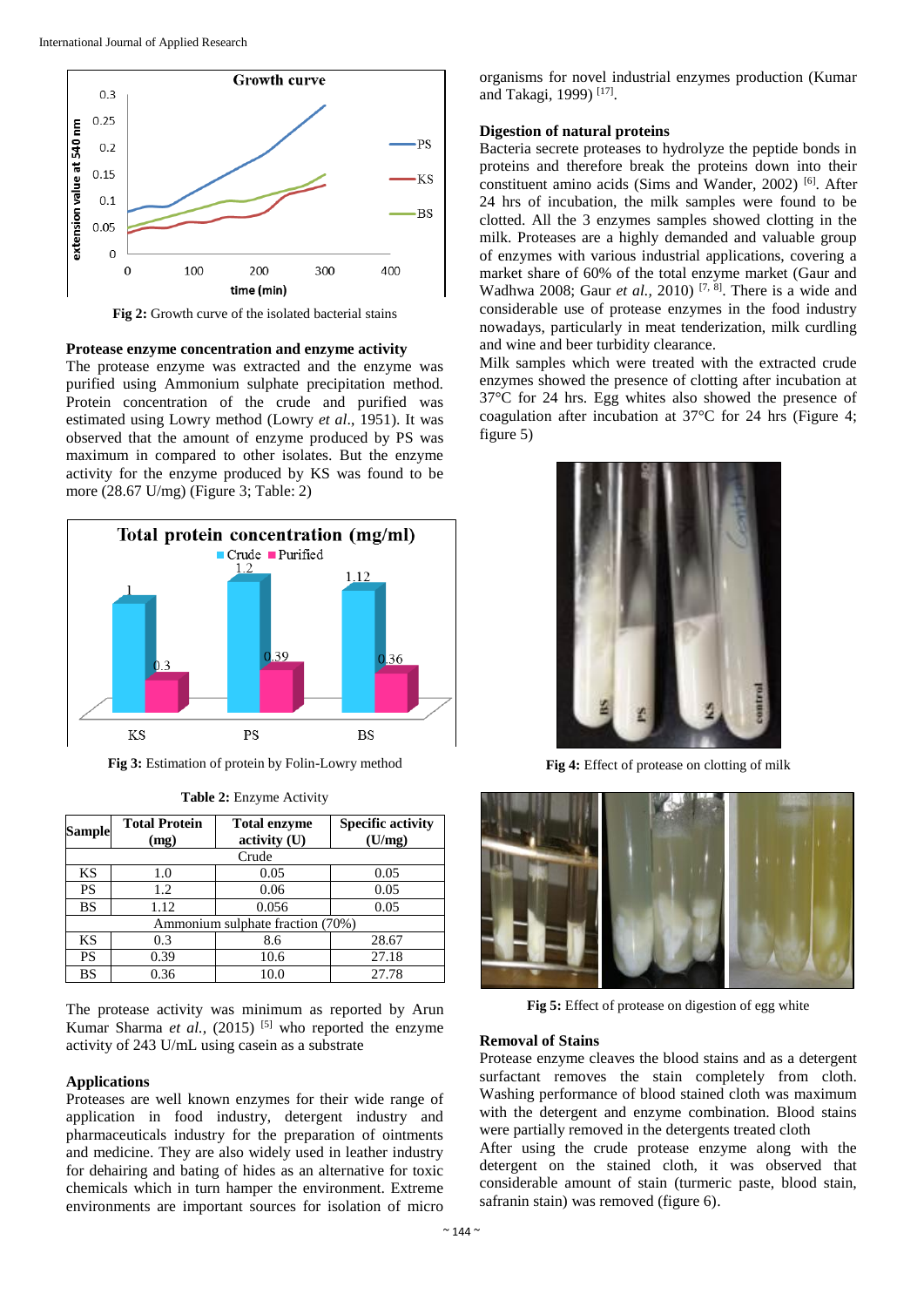

**Fig 6:** Stain removal effect of crude protease extract (A) Turmeric (B) Saffranin

Krishnaveni *et al* (2012)<sup>[19]</sup> studied the production and optimization of extracellular Alkaline Protease from *Bacillus subtilis* isolated from dairy effluent. Proteolytic bacteria are most important for industries such as food and fermentation. Kebabcý Özgür and Cihangir Nilüfer (2010) studied the isolation of protease producing novel *Bacillus cereus* and detection of optimal conditions. Srinivasan *et al* (2009) [20] studied the isolation and characterization of thermostable protease producing bacteria from tannery industry effluent. Setsuo Fujimura and Takeshi Nakamura (1986) [22] studied isolation and characterization of a protease from *Bacteroides gingivalis*. A protease was purified from *Bacteroides gingivalis* ATCC 33277 culture fluid by sequential procedures including ammonium sulfate precipitation, ion-exchange chromatography, and isoelectric focusing. Gerze *et al.*, (2005)<sup>[23]</sup> studied partial purification and characterization of protease enzyme from *Bacillus subtilis megatherium*. A comparative analysis of protease producing microbes isolated from tannery effluent was studied by Siva Muthuprakash and Jayanthi Abraham  $(2011)$ <sup>[24]</sup>.

Microbial proteases have a number of commercial applications in industries such as in food, leather, meat processing and cheese making. Enzyme production by micro-organisms is greatly influenced by media components, especially carbon and nitrogen sources, and physical factors such as temperature, pH, and incubation time and inoculums density (Muthulakshmi *et al.,* 2011). It is important to produce the enzyme in inexpensive and optimized media on a large scale for the process to be commercially viable (Muthulakshmi *et al.,* 2011).

## **Conclusion**

Protease is being produced in large scale, preferably bacteria proteases are used in industries. Even though commercial enzymes obtained from bacteria have demerits, to overcome with these demerits, newer organisms from newer environment may be helpful in finding a bacteria. In the pharmaceutical industry, varying and specific proteases are used in developing effective therapeutic agents. Besides the alkaline proteases are used in leather industry for the removal of hairs and parts which are present on the animal skin.

Screening of bacteria that produced protease was carried out on milk agar. The clear zone of casein hydrolysis of bacteria milk protein was an indication of protease secretion. Similar, the clear zone of casein hydrolysis was an indication of protease secretion as reported by Folasade *et al*. (2005).

Further characterization is needed to explore these selected isolates as industrial protease producing strain.

### **References**

- 1. Masichandran M, Fazilahmed N, Parthasarathi A. Comparative study on the protease producing Bacteria isolated from dairy effluents of Chennai Region, identification, characterization and Application of enzyme in detergent formulation. Asian Jr. of Microbiol. Biotech. Env. Sc. 2014; 16(1):41-46.
- 2. Tiwari O, Sarabati K, Bidyababy T, Singh K, Singh O, Oinam G, *et al*. Isolation, Identification and Characterization of Protease Producing Bacillus spp. from Unexplored Ecosystems of Indo-Burma Biodiversity Hotspots, Int.J. Curr. Microbiol. App. Sci. 2015; 4(11):611-622.
- 3. Vishnu Priya VG, Preethi S, Karthikeyan S, Ramesh Babu NG. Isolation and Identification of protease producing bacteria from soil. 2016; 03(08).
- 4. Yasser Hussein Issa Mohammed. Isolation of protease producing microorganisms from food waste. J.Bio.Innov. 2015; 4(6):322-346.
- 5. Sharma AK, Sharma V, Saxena J, Yadav B, Alam A, Prakash A. Optimization of protease production from bacteria from soil. Applied Research Journal. 2015; 1:388-394.
- 6. Sims GK. Wander MM. Proteolytic activity under nitrogen or sulfur limitation. Appl. Soil Ecol. 2002; 568:1-5.
- 7. Gaur S, Wadhwa N. Alkaline protease from senesced leaves of invasive weed Lantana camara. African Journal of Biotechnology. 2008; 7(24):4602-4608.
- 8. Gaur S, Agrahari S, Wadhwa N. Purification of protease from Pseudomonas thermaerum GW1 isolated from poultry waste site. The Open Microbiology Journal. 2010; 4:67-74.
- 9. Bhaskar N, Sudeepa ES, Rashmi HN, Selvi AT. Partial purification and characterization of protease of Bacillus proteolyticus CFR3001 isolated from fish processing waste and its antibacterial activities. Bioresour. Technol. 2007; 98:2758-2764.
- 10. Jellouli K, Bougatef A, Manni L, Agrebi R, Siala R, Y ounes I, Nasri M. Molecular and biochemical characterization of an extracellular serine-protease from Vibrio etschnikovii. Microbiol. Biotechnol. 2009; 36:939-948.
- 11. Gupta R, Beg QK, Lorenz P. Bacterial alkaline proteases: molecular approaches and industrial applications. Appl. Microbiol. Biotechnol. 2002; 59:15- 20.
- 12. Pandey A, Soccol CR, Mitchell D. New developments in solid state fermentation. Bioprocesses and products. Proc. Biochem. 2000; 35:1153-1169.
- 13. Harley JP, Prescott LM. Laboratory exercises in microbiology. Fifth edition. The McGraw –Hill publishing companies, 2002.
- 14. Entis P, Fung DFC, Griffiths MW, Mclntyre L, Russell S, Sharpe AN. Tortorello ML. American Public Health Association. USA, 2001.
- 15. Reva ON, Sorokulova BI, Smironov VV. Simplified technique for identification of the aerobic sporeforming bacteria by phenotype. Int. J. Syst. Evol. Microbiol. 2001; 51:1361-1371.
- 16. Yossan QY, Peng Y, Wang H, Zhang Y. Purification and characterization of an extracellular alkaline serine protease. Microbiol. 2006; 46:169-173.